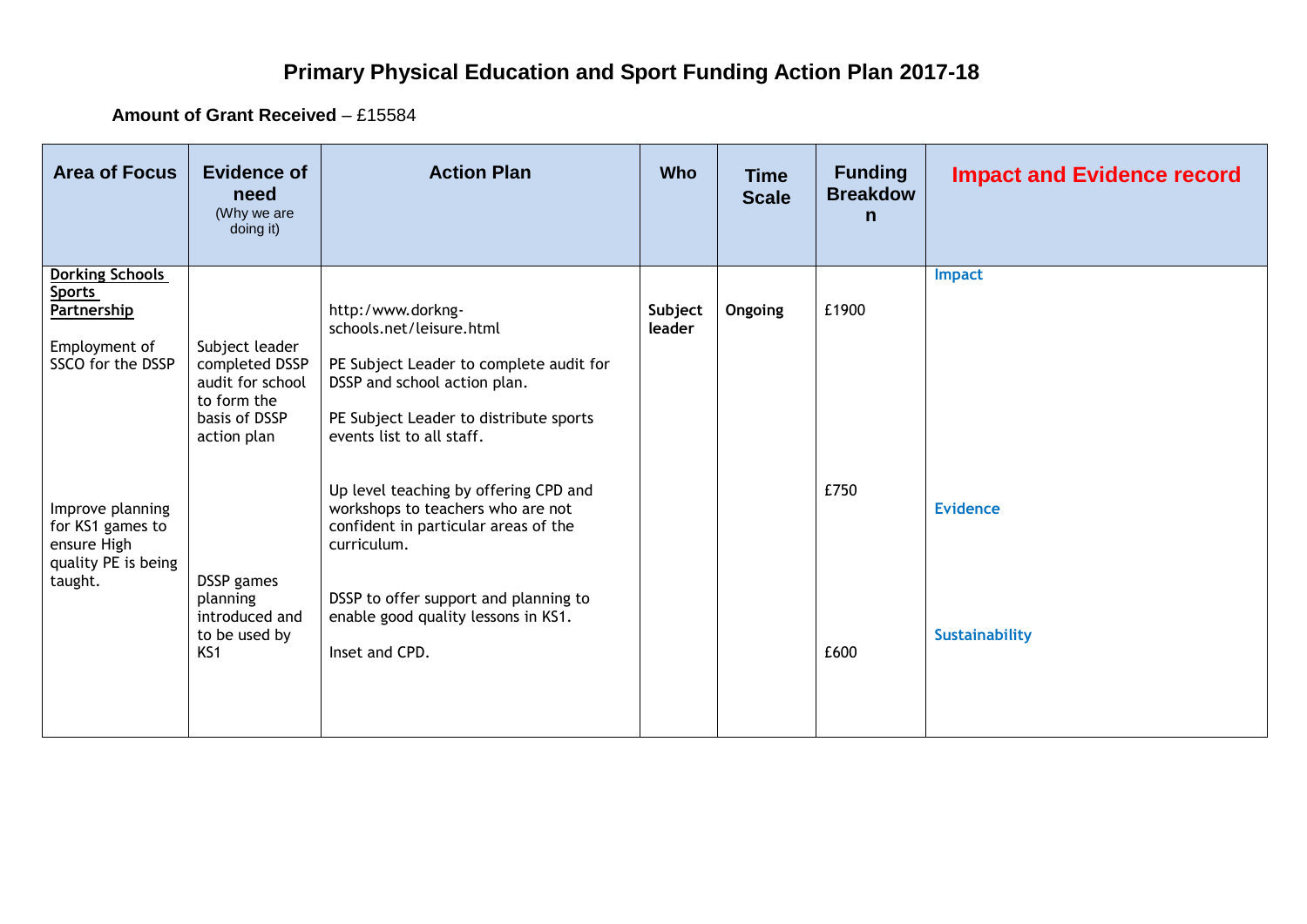| Curriculum                                                                                                                                          |                                                                                    |                                                                                                                                                                                                                                                            |                                                |                                |       | <b>Impact</b>         |
|-----------------------------------------------------------------------------------------------------------------------------------------------------|------------------------------------------------------------------------------------|------------------------------------------------------------------------------------------------------------------------------------------------------------------------------------------------------------------------------------------------------------|------------------------------------------------|--------------------------------|-------|-----------------------|
| To Improve the<br>quality of PE<br>lessons and up                                                                                                   |                                                                                    | Employ PE specialist to develop PE<br>curriculum and to work with staff through<br>lesson study. Focusing on KS1                                                                                                                                           | Subject<br>Leader                              | September<br>2017-July<br>2018 |       |                       |
| skill members of<br>staff<br>There is<br>insufficient<br>equipment to<br>teach some<br>activities<br>effectively<br>especially at<br>Betchworth and | <b>DSSP</b> audit<br><b>Teachers</b><br>requested PE<br>planning for<br>foundation | Identify staff concerns and PE subject<br>leader to offer support CPD and inset.<br>Specialist to work with staff through lesson<br>study.<br>To increase teaching staffs confidence and<br>subject knowledge.<br>Staff deliver higher quality PE lessons. | Sports<br>Coach<br>Subject<br>Leader<br>Sports | September-<br>October<br>2017  | £2300 | <b>Evidence</b>       |
| Leigh                                                                                                                                               | stages and<br>dance                                                                |                                                                                                                                                                                                                                                            | Coach                                          |                                |       |                       |
| Develop the dance<br>curriculum across<br>the school                                                                                                |                                                                                    | Audit equipment on all sites and itemise<br>equipment needed<br>Equipment ordered and allocated                                                                                                                                                            | Teachin<br>g staff                             | March<br>/April 2018           | £484  |                       |
|                                                                                                                                                     |                                                                                    | Curriculum<br>Resources and planning resources                                                                                                                                                                                                             |                                                |                                |       | <b>Sustainability</b> |
|                                                                                                                                                     |                                                                                    | Purchase 'Leap into Life ' movement<br>programme for reception classes on both<br>sites                                                                                                                                                                    |                                                |                                | £175  |                       |
|                                                                                                                                                     |                                                                                    | Monitor teaching and learning to check<br>effectiveness of new planning                                                                                                                                                                                    |                                                |                                |       |                       |
|                                                                                                                                                     |                                                                                    | Purchase dance notes scheme.                                                                                                                                                                                                                               |                                                |                                | £150  |                       |
|                                                                                                                                                     |                                                                                    | Monitor teaching and learning to check<br>effectiveness of planning                                                                                                                                                                                        |                                                |                                |       |                       |
|                                                                                                                                                     |                                                                                    |                                                                                                                                                                                                                                                            |                                                |                                |       |                       |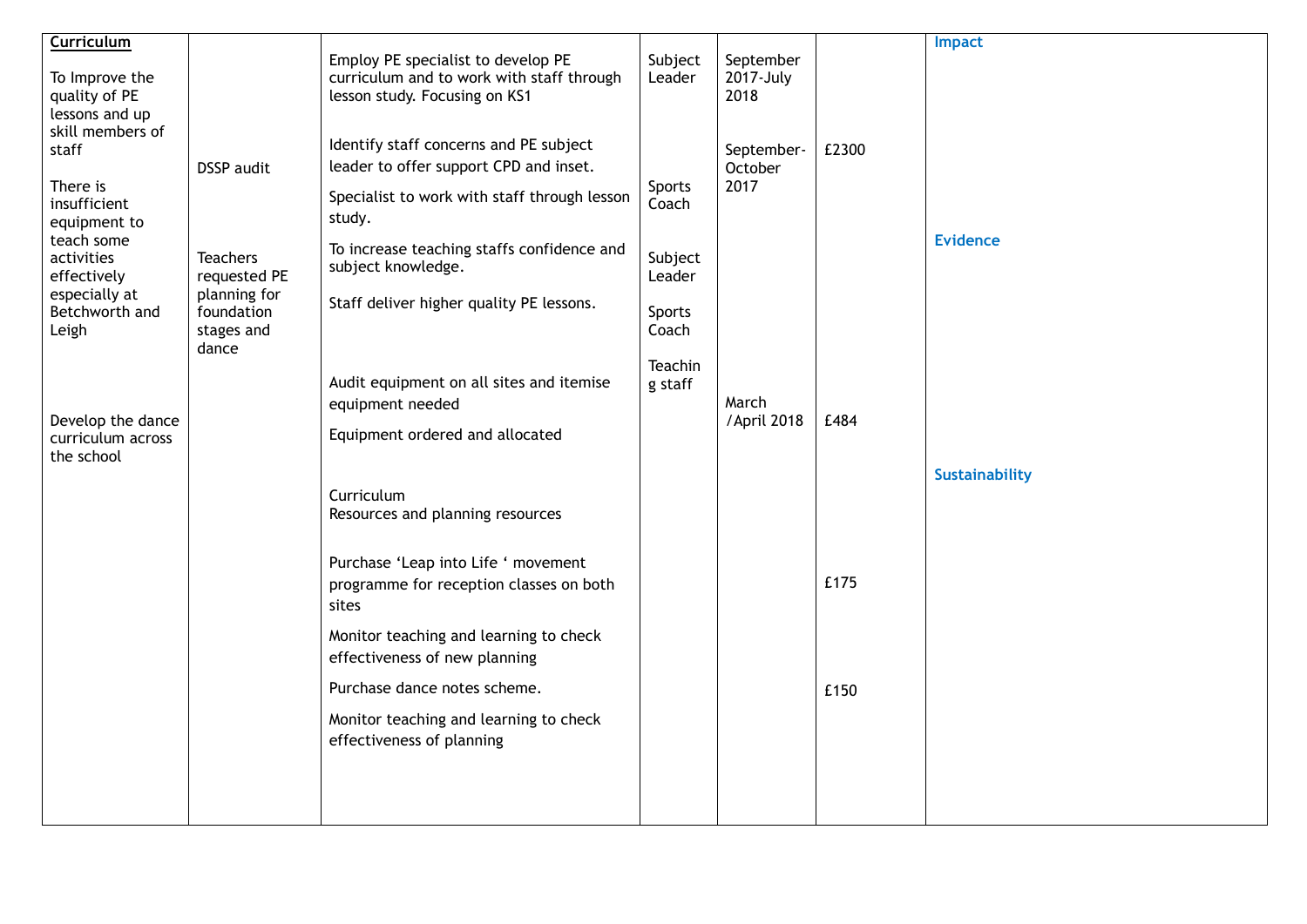| <b>Health/Clubs</b>                                                                                                                                                                                                |                                                                                                                                                                  |                                                                                                                                                                                                                                                                                                                                                                                                                                               |                                                                         |                                                                           |                                                                       |                                          |
|--------------------------------------------------------------------------------------------------------------------------------------------------------------------------------------------------------------------|------------------------------------------------------------------------------------------------------------------------------------------------------------------|-----------------------------------------------------------------------------------------------------------------------------------------------------------------------------------------------------------------------------------------------------------------------------------------------------------------------------------------------------------------------------------------------------------------------------------------------|-------------------------------------------------------------------------|---------------------------------------------------------------------------|-----------------------------------------------------------------------|------------------------------------------|
| Employ a<br>coach/teacher/TA<br>to run a<br>Change for life                                                                                                                                                        | To increase the<br>number of<br>children taking<br>part in sports<br>activities.                                                                                 | To encourage children to lead healthier<br>and more active lifestyles.                                                                                                                                                                                                                                                                                                                                                                        | Sports<br>coach<br>Subject<br>Leader                                    | September<br>2017- July<br>2018                                           | £35 an hour x<br>2 clubs a week<br>for 12 weeks<br>each term<br>£1260 | <b>Impact</b>                            |
| club<br>Year 5/6<br>sports leadership<br>Engage children in<br>sport who would<br>otherwise be<br>restricted due to<br>their<br>circumstances.<br>Focus on pupil<br>premium children<br>Engage more<br>children in | Develop<br>leadership<br>skills.<br>Ks1 children to<br>have taken part<br>in at least 1<br>competition<br>during the<br>academic year.<br>Audit pupil<br>premium | To provide additional clubs for children to<br>extend the range of activities for years 1-2<br>across 2 sites<br>10 Year 5 children to attend sports<br>leadership training on 18 <sup>th</sup> September.<br>To further develop the role sports crew<br>To Roll out sports crew activities to year<br>3/4.<br>Sports Crew to run at least 1 intra<br>competition a term for KS1 and lower KS2<br>Sports Crew to visit the other sites once a | Sports<br>crew<br>Subject<br>Leader<br><b>SLT</b><br>Teachin<br>g Staff | Ongoing<br>September<br>2017-July<br>2018<br>January<br>2017-July<br>2018 | £100                                                                  | <b>Evidence</b><br><b>Sustainability</b> |
| physical activity<br>and competition<br>in KS1.                                                                                                                                                                    | children to see<br>how active they<br>are.                                                                                                                       | half term to engage the children there in<br>sports activities.                                                                                                                                                                                                                                                                                                                                                                               |                                                                         |                                                                           | £150                                                                  |                                          |
| <b>Health</b><br>Make Playtimes a<br>positive<br>experience for all<br>involved and<br>ensure children<br>engaged and<br>active across all 3<br>sites.                                                             | Look at Zoning<br>playground<br>more.<br>Make more use<br>of the fields and<br>other outdoor<br>spaces during<br>the whole year.                                 | Develop the playground and school grounds<br>by adding natural play areas.<br>Improve the KS2 adventure playground<br>area at Brockham sites<br>Work with a focus group of TAs on<br>improving lunchtimes                                                                                                                                                                                                                                     | TAs<br>Subject<br>Leader<br><b>SLT</b>                                  | September<br>2017July<br>2018                                             | £7350<br>£290                                                         | <b>Impact</b>                            |
|                                                                                                                                                                                                                    |                                                                                                                                                                  |                                                                                                                                                                                                                                                                                                                                                                                                                                               |                                                                         |                                                                           |                                                                       | <b>Evidence</b><br><b>Sustainability</b> |